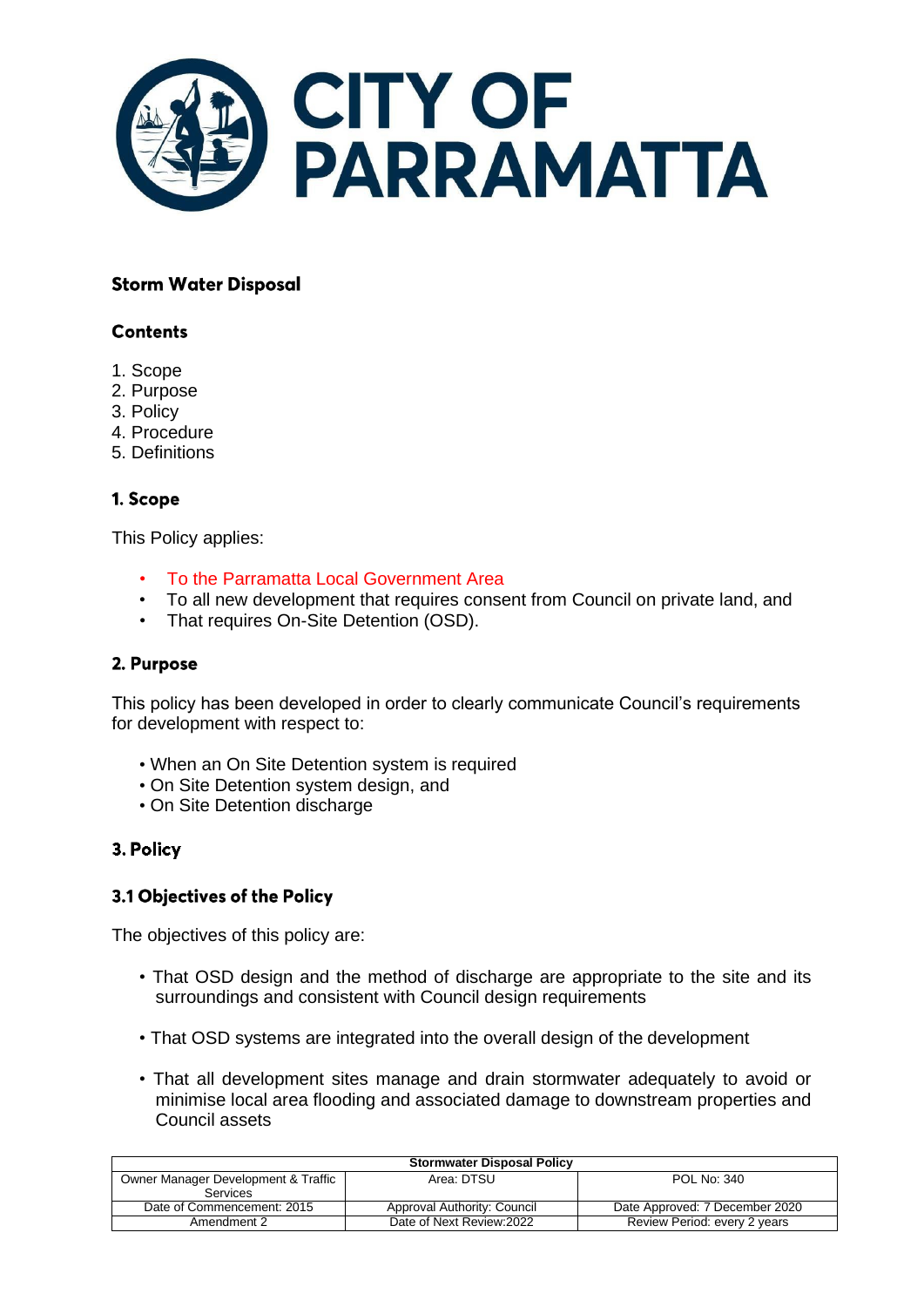

- The long-term viability of stormwater management measures within the Parramatta Local Government Area;
- The long-term viability of natural watercourses, ecosystems and habitats in Parramatta and beyond
- That Council's existing stormwater infrastructure is augmented where necessary
- The maintenance and/or enhancement of the landscape and environment of Parramatta
- An urban environment with a high standard of residential amenity and safety.
- The consistent and timely assessment of development proposals through the lodgement of OSD plans and documentation that are of a high standard and meet all environmental, planning and Council requirements.

#### 3.2 Fundamental Principles of the Policy

- Stormwater management is to be considered in a cumulative and long term context to maintain and improve the flow of stormwater.
- On-site Detention (OSD) of stormwater helps reduce downstream flooding and avoids or minimises adverse impact upon natural and constructed drainage assets.
- Stormwater system design must provide an appropriate balance between engineering, landscaping and general planning amenity principles.
- Stormwater management may determine whether a site can realise development potential.
- Flood affectation and management may affect and determine on site stormwater management.
- Stormwater management must maintain an appropriate level of safety for persons and property.
- Stormwater runoff must not adversely impact surrounding properties and Council infrastructure and assets through the diversion and concentration of flows.
- Overland flow is to be considered and managed in designing an on-site stormwater system.

| <b>Stormwater Disposal Policy</b>   |                             |                                |
|-------------------------------------|-----------------------------|--------------------------------|
| Owner Manager Development & Traffic | Area: DTSU                  | POL No: 340                    |
| <b>Services</b>                     |                             |                                |
| Date of Commencement: 2015          | Approval Authority: Council | Date Approved: 7 December 2020 |
| Amendment 2                         | Date of Next Review: 2022   | Review Period: every 2 years   |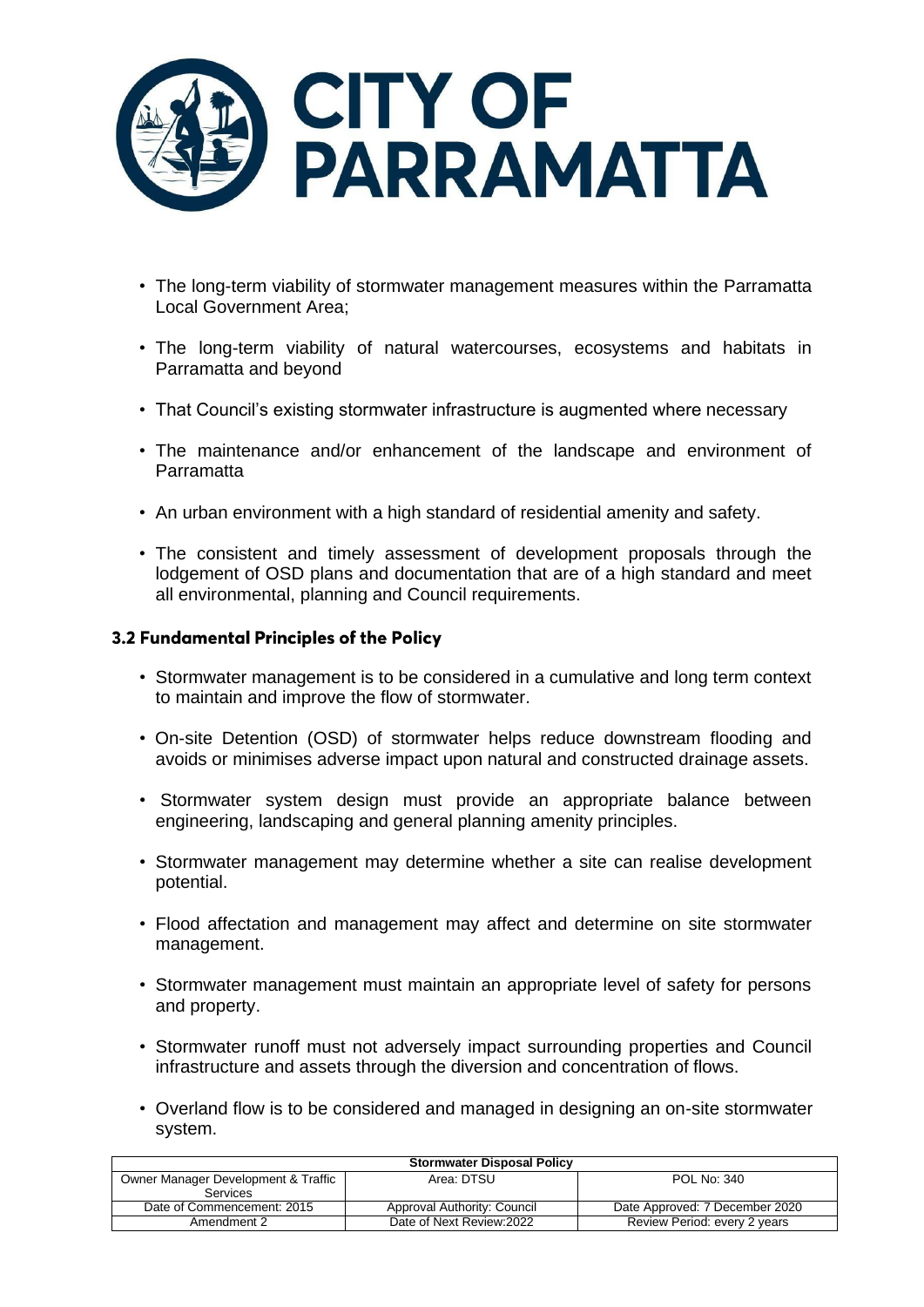

- Where applicable, water sensitive urban design principles are to be integrated into stormwater management and design.
- Stormwater management is a fundamental component of development and must be considered as early as possible by the proponent in the evolution of projects.

# 3.3 Fundamental Design Principles of the Policy

- On site detention is required for all multi-unit residential development, including dual occupancies, all commercial development and all community focused facilities, such as places of worship, community centres, childcare centres and the like, unless it can be demonstrated that OSD will increase flooding of that site. In these circumstances alternate stormwater management is to be considered in line with Water sensitive Urban Design (WSUD) principles set out in the relevant sections of the relevant Development Control Plan.
- The location of the On-Site Detention System, WSUD and other water storage facilities shall not impact on the operation, functionality and safety of the proposed development. In this regard On-Site Detention Systems and other water storage facilities shall not be located within the subfloor of any habitable areas of residential dwellings, commercial buildings and childcare facilities. Surcharging, ventilation and access grates of these systems shall not impact upon required play areas for child care facilities.
- Above ground OSD basins are not allowed for residential development, unless excepted by the provisions below.
- On Site Detention is to be in the form of below ground tanks for all dual occupancy and other forms of multi-unit residential and/or mixed use residential development; however, where circumstances exist which physically prevent all volume being detained in a below ground tank,
	- An OSD system can be a *combination* of above *and* below ground detention tanks **(not basins)**, provided:
		- The below ground tank holds a minimum 60% of the site's required storage volume, and
		- The above ground tank is located behind the front building line and away from rear yard outdoor recreation areas, where the design is as recessive and slimline as possible, and

| <b>Stormwater Disposal Policy</b>                      |                             |                                |
|--------------------------------------------------------|-----------------------------|--------------------------------|
| Owner Manager Development & Traffic<br><b>Services</b> | Area: DTSU                  | POL No: 340                    |
| Date of Commencement: 2015                             | Approval Authority: Council | Date Approved: 7 December 2020 |
| Amendment 2                                            | Date of Next Review: 2022   | Review Period: every 2 years   |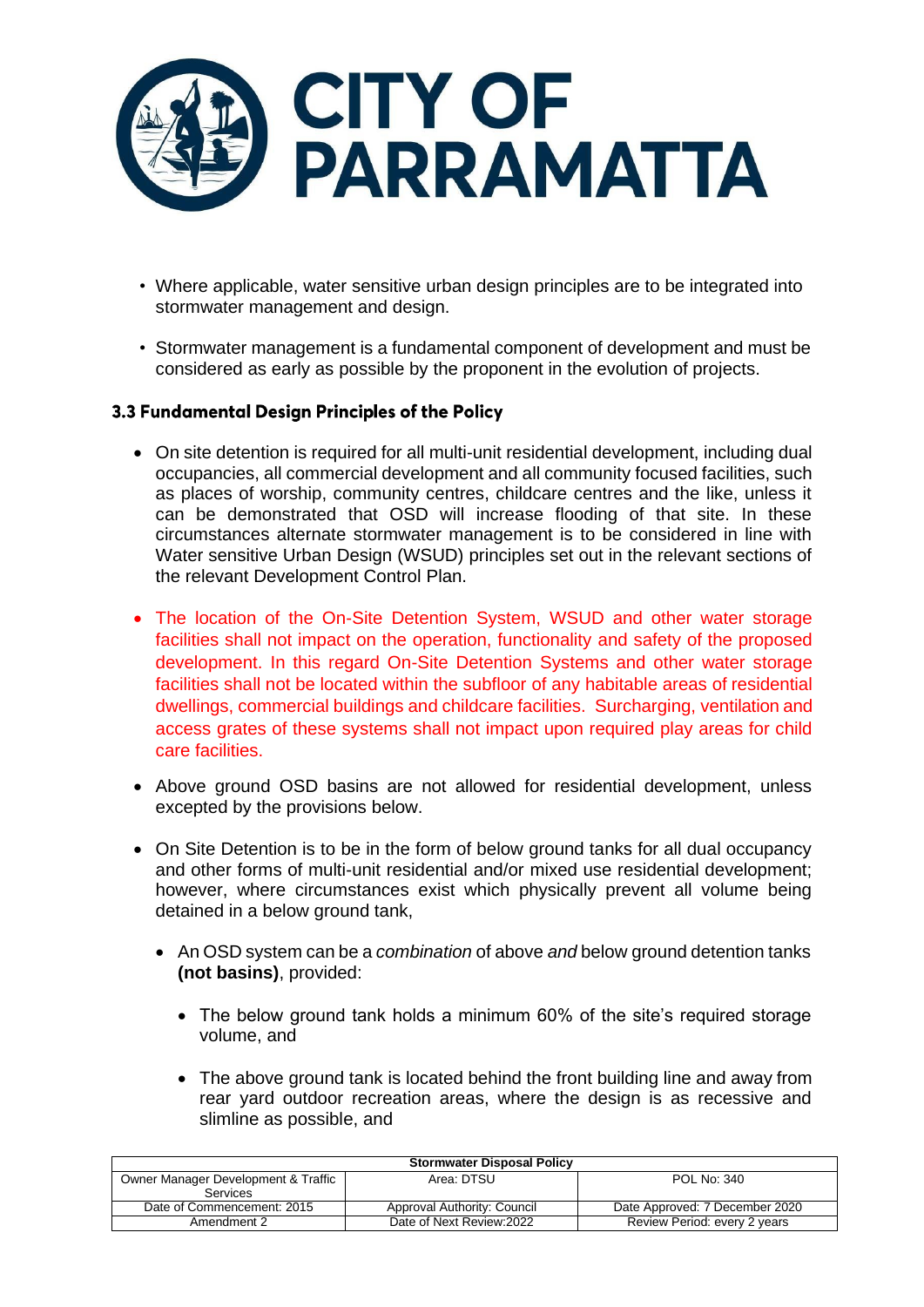

- The tank is engineered for a product lifecycle matching that of the dwelling/s on site, and
- The design parameters set out in Council design and development guidelines are fully complied with, and
- Storage volume as calculated using the UPRCT On Site Detention Handbook (for areas covered by the Handbook) or, other applicable methodology, is fully achieved, and
- In addition to that provided for the underground detention tank, any above ground storage tank must include an orifice plate, discharge control pit and overflow and any other design requirements for OSD tanks required under Council design and development guidelines and for applicable areas, the UPRCT OSD Handbook,
- A registered and experienced hydraulic/civil engineer designs any OSD system, and
- All relevant LEP and DCP planning and landscaping requirements, including building envelope controls and soft and deep soil coverages are complied with, without exception.
- For residential development on flat sites only, above ground basins up to a maximum depth of 300mm can be considered for ground level drainage. Other detention options set out in this Policy could be considered for flat sites in conjunction with detention basins if needed to achieve appropriate detention volume.
- Above ground OSD basins can be considered for non-residential developments, provided the ponding depth of any above ground basin does not exceed 300mm.
- All on Site Detention systems must discharge by gravity to Council's stormwater infrastructure.
- Stormwater is to be discharged in the general direction as determined by the predevelopment topography of the site and within its natural catchment/sub-catchment. Filling of sites to achieve discharge by gravity is not supported.
- Where discharge of OSD by gravity to the street frontage of a site is not possible, an inter-allotment drainage easement/s will be required. Where the available drainage point is through Council land and is not permitted by Council due to classification of that land, applications will be assessed on individual merits and environmental constraints.

| <b>Stormwater Disposal Policy</b>   |                             |                                |
|-------------------------------------|-----------------------------|--------------------------------|
| Owner Manager Development & Traffic | Area: DTSU                  | POL No: 340                    |
| Services                            |                             |                                |
| Date of Commencement: 2015          | Approval Authority: Council | Date Approved: 7 December 2020 |
| Amendment 2                         | Date of Next Review: 2022   | Review Period: every 2 years   |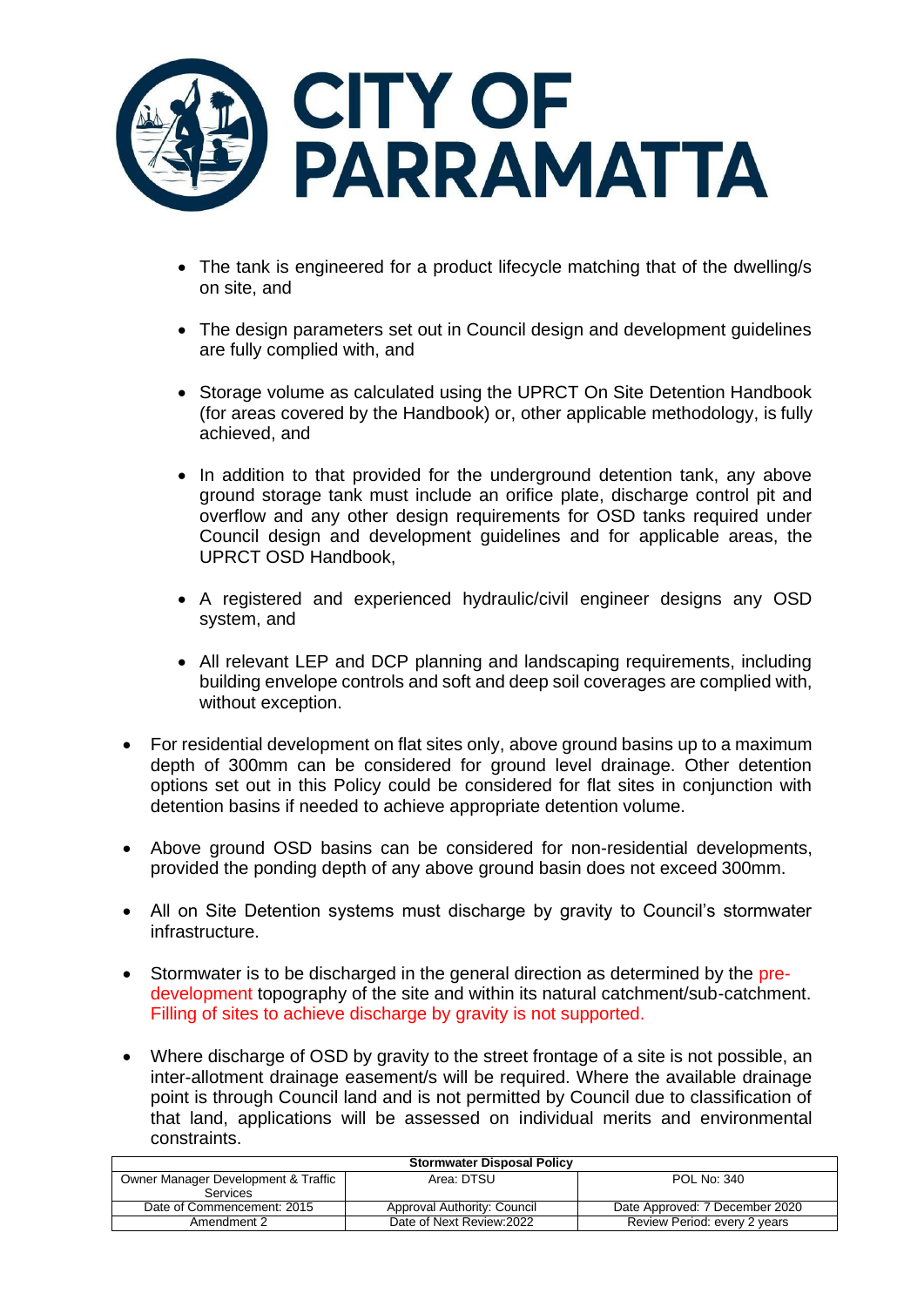

- OSD design parameters are to be in accordance with:
- Council design and development guidelines
- For applicable areas, the Upper Parramatta River Catchment Trust Handbook and council design and development guidelines.
- Minimal landform modification, such as excavation (other than for below ground storage) and/or fill, is to be incorporated into any stormwater management system
- Pump out systems cannot be used in lieu of OSD or to drain On-Site Detention systems wholly or in part\*
- Absorption trenches or similar cannot be used in lieu of OSD or to drain On-Site Detention systems wholly or in part
- For developments with a total site discharge greater than 30 l/s, discharge must be to Council's piped street system.

\***Note:** Pump-out is allowed for the drainage of basements only.

- Discharge of ground water into Council's stormwater system, other than minor seepage, is not permitted.
- The dedicated air space only of rainwater tanks may be considered as a partial offset for detention volume requirements in line with calculations and design requirements under the Upper Parramatta River Catchment Trust Handbook 4th edition.

### 3.4 Alternatives to the above Policy

In exceptional circumstances and only for an individual development, Council may revise this Policy on a one off basis and require or allow variations to the proposed stormwater management system if it can be shown to Council's satisfaction that:

- implementing the normal requirements for OSD would adversely affect flooding or would cause other environmental harm, or increased risks to persons or property, and/or
- Council has imposed restrictions that prevent normal implementation of OSD policy (such as not permitting construction of a drainage pipeline though a Council reserve).

| <b>Stormwater Disposal Policy</b>                      |                             |                                |
|--------------------------------------------------------|-----------------------------|--------------------------------|
| Owner Manager Development & Traffic<br><b>Services</b> | Area: DTSU                  | POL No: 340                    |
| Date of Commencement: 2015                             | Approval Authority: Council | Date Approved: 7 December 2020 |
| Amendment 2                                            | Date of Next Review: 2022   | Review Period: every 2 years   |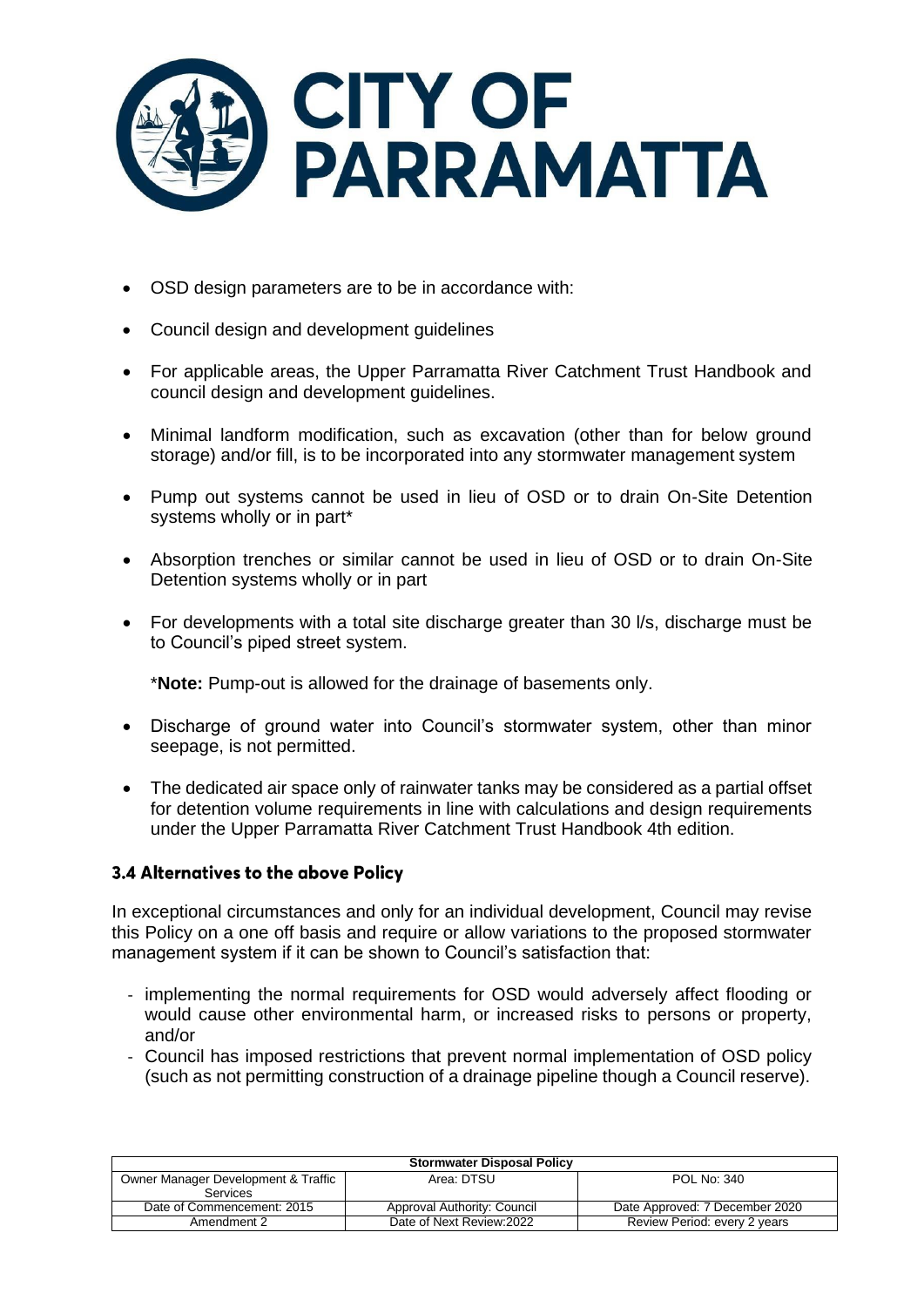

Exceptions will be not considered simply to enable development on site in the absence of demonstrated detrimental stormwater management outcomes through application of this Policy.

In such cases Council may require an alternative approach to the development's stormwater management system based on Water Sensitive Urban Design principles set out in the relevant Development Control Plan and including increased rainwater harvesting and integration of the engineering and landscape designs to improve stormwater outcomes.

# 3.5 Information to be provided when submitting a Development Application (including  $s4.55 \& s8.3$ )

- A survey plan prepared and signed by a registered surveyor with all levels to Australian Height Datum and site boundaries defined by survey.
- Concept OSD design submission (including summary and volume calculations) and stormwater drainage design plan in accordance with relevant documentation referred to in this Policy to be prepared by a registered Civil/Hydraulic engineer
- A completed Council stormwater/OSD checklist signed by the design engineer.
- Where a site adjoins Crown land (such as a rail corridor, Sydney Water stormwater channel) and/or proposes discharge to a State owned asset, the approval of the asset owner must be obtained prior to lodgement of a Development Application (incl. s4.55 and s8.3 applications).
- Where an inter-allotment drainage easement/s is required, written acknowledgement from the downstream property owner/s, of an easement request must be obtained prior to lodgement of a Development Application (incl. s4.55 and s8.3 applications).

| <b>Stormwater Disposal Policy</b>   |                             |                                |
|-------------------------------------|-----------------------------|--------------------------------|
| Owner Manager Development & Traffic | Area: DTSU                  | <b>POL No: 340</b>             |
| <b>Services</b>                     |                             |                                |
| Date of Commencement: 2015          | Approval Authority: Council | Date Approved: 7 December 2020 |
| Amendment 2                         | Date of Next Review: 2022   | Review Period: every 2 years   |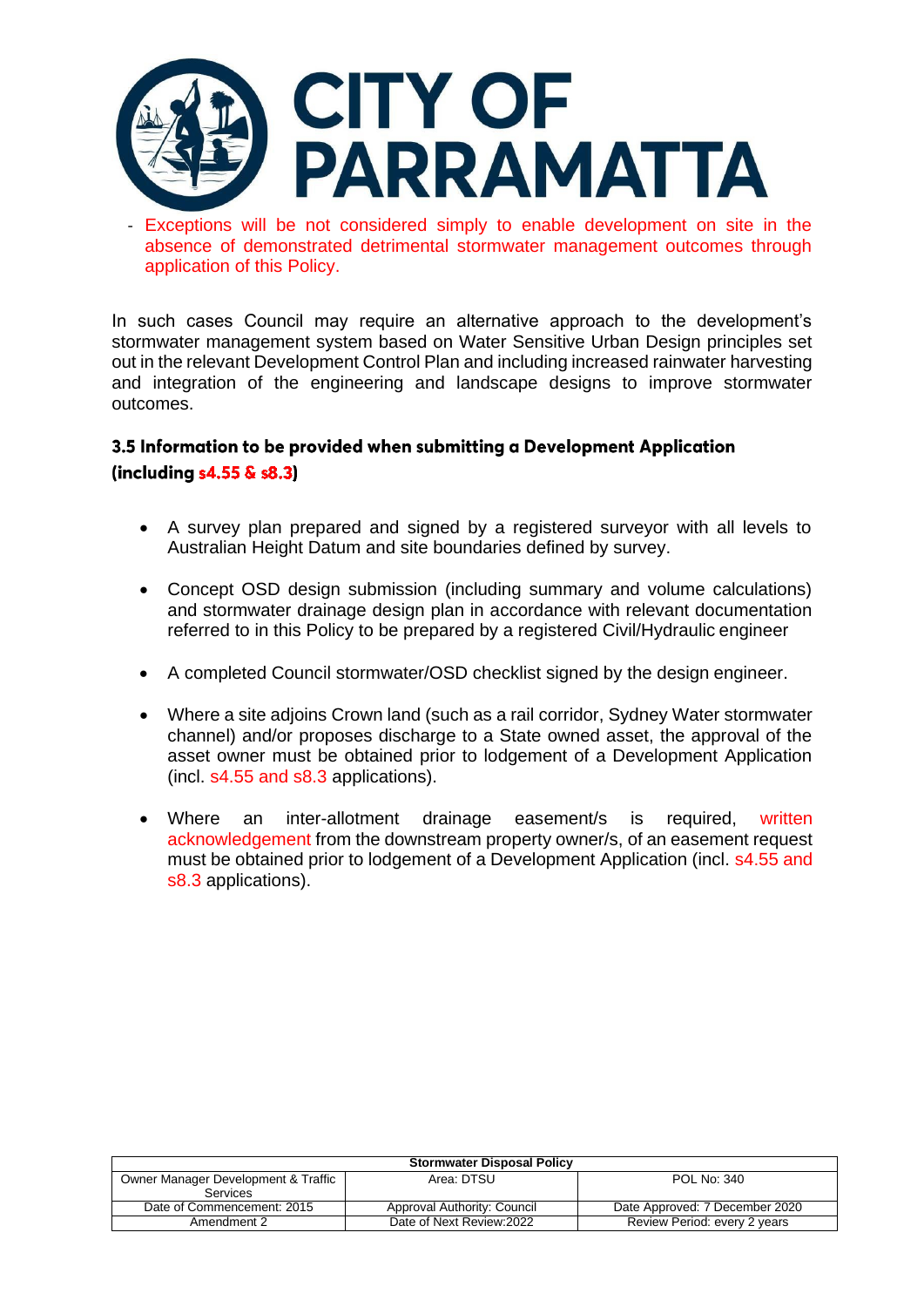

### **Definitions**

**On-Site Detention (OSD)** – a stormwater management system designed to collect and detain water before releasing it at a controlled flow rate by gravity to Council's stormwater infrastructure. The sole purpose of OSD is to reduce flooding.

**Upper Parramatta River Catchment Trust (UPRCT) On Site Detention Handbook** – a publication of the Trust which specifies the design parameters for calculating storage and design requirements for OSD systems.

**OSD tank**– the OSD is located in an engineered tank located above or below ground.

**Above Ground OSD basins** – the OSD system is located above ground in an open basin configuration.

**Below Ground OSD tanks** – the OSD system is located below ground.

**Inter-allotment drainage easement** – a reservation of land over public or private downstream property/ies to enable a pipe to be laid to drain OSD by gravity from a development site to Council drainage infrastructure.

**Discharge control rate** – a rate of water flow measured in litres per second which is calculated based on the site area of an allotment and not the rate at which water is discharged from an OSD system. The Discharge control rate is used to determine the type of connection of the private system to Council's stormwater system i.e. discharge to kerb or Council pit/pipe.

**WSUD** – Water Sensitive Urban Design addresses the environmental management of stormwater and may work in conjunction with OSD. WSUD promotes rainwater harvesting, pollution control and integration of landscape and engineering to manage stormwater.

### **Associated documents**

This policy provides further guidance and direction on how On Site Detention systems are to be designed and discharged and is in addition to the following documents which must also be considered and satisfied when designing a site based on site detention system:

- SEPP BASIX
- Any Local Environmental Plans applying to the Parramatta LGA
- Any Development Control Plans applying to the Parramatta LGA
- Australian Rainfall & Runoff

| <b>Stormwater Disposal Policy</b>               |                             |                                |
|-------------------------------------------------|-----------------------------|--------------------------------|
| Owner Manager Development & Traffic<br>Services | Area: DTSU                  | POL No: 340                    |
| Date of Commencement: 2015                      | Approval Authority: Council | Date Approved: 7 December 2020 |
| Amendment 2                                     | Date of Next Review:2022    | Review Period: every 2 years   |